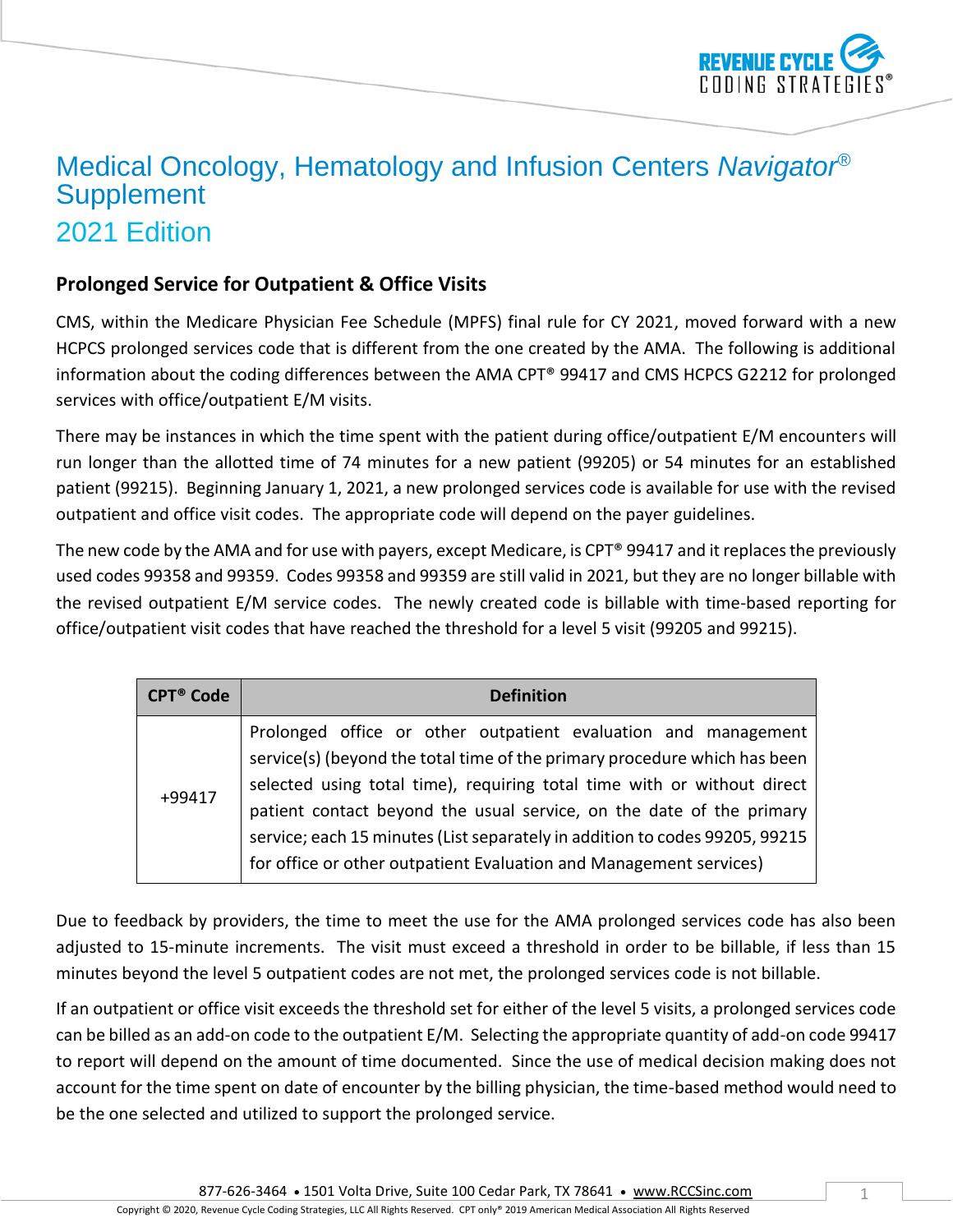The following examples from *CPT® Assistant,* September 2020, review the potential billing scenarios based on time for a visit that would support billing the primary E/M service and add-on prolonged services code.

### **New Patient Example CPT® 99417**

| <b>Total Duration of New Patient</b><br><b>Office or Other Outpatient Services</b><br>(use code 99205) | Code(s)                                                      |
|--------------------------------------------------------------------------------------------------------|--------------------------------------------------------------|
| Less than 75 minutes                                                                                   | Not reportedly separately                                    |
| 75-89 minutes                                                                                          | 99205 x 1 & 99417 x 1                                        |
| 90-104 minutes                                                                                         | 99205 x 1 & 99417 x 2                                        |
| 105 minutes or more                                                                                    | 99205 x 1 & 99417 x 3 or more for each additional 15 minutes |

#### **Established Patient Example CPT® 99417**

| <b>Total Duration of Established</b><br><b>Patient Office or Other Outpatient</b><br>Services (use code 99215) | Code(s)                                                      |
|----------------------------------------------------------------------------------------------------------------|--------------------------------------------------------------|
| Less than 55 minutes                                                                                           | Not reportedly separately                                    |
| 55-69 minutes                                                                                                  | 99215 x 1 & 99417 x 1                                        |
| 70-84 minutes                                                                                                  | 99215 x 1 & 99417 x 2                                        |
| 85 minutes or more                                                                                             | 99215 x 1 & 99417 x 3 or more for each additional 15 minutes |

In the CY 2021 MPFS proposed rule, CMS indicated they did not agree with the time thresholds for the level 5 office/outpatient codes to be able to bill for a prolonged services code as outlined by the AMA. For example, code 99215, level 5 established outpatient visit, the time range is 40-54 minutes. According to CMS, if the billing practitioner spent 55 minutes with the patient, they could not bill the prolonged services code in addition to the level 5 visit code. They indicated if they allowed this, the practitioner would be double dipping their time as the prolonged services code represents 15-minute increments. In the scenario presented, the practitioner would be double counting 14 minutes, the last 14 minutes to meet the top threshold for 99215 and the first 14 minutes of the prolonged service to meet the additional 15 minutes.

CMS believes when the practitioner uses the time-based method, the prolonged services code could be selected when the outpatient office visit level 5 is exceeded by at least 15 minutes on the date of service of the actual visit. For example, code 99215 as described above has a time threshold of 54 minutes, in order to bill for prolonged services CMS believes the visit must last at least 69 minutes, this is 15 more than the top threshold of 54 minutes and is completely separate time from time counted for the actual visit level.

To remedy the discrepancies in reporting for prolonged services with office/outpatient visits, CMS created the HCPCS add-on code G2212. CMS states, *"(Do not report G2212 on the same date of service as 99354, 99355, 99358, 99359, 99415, 99416). (Do not report G2212 for any time unit less than 15 minutes))."*

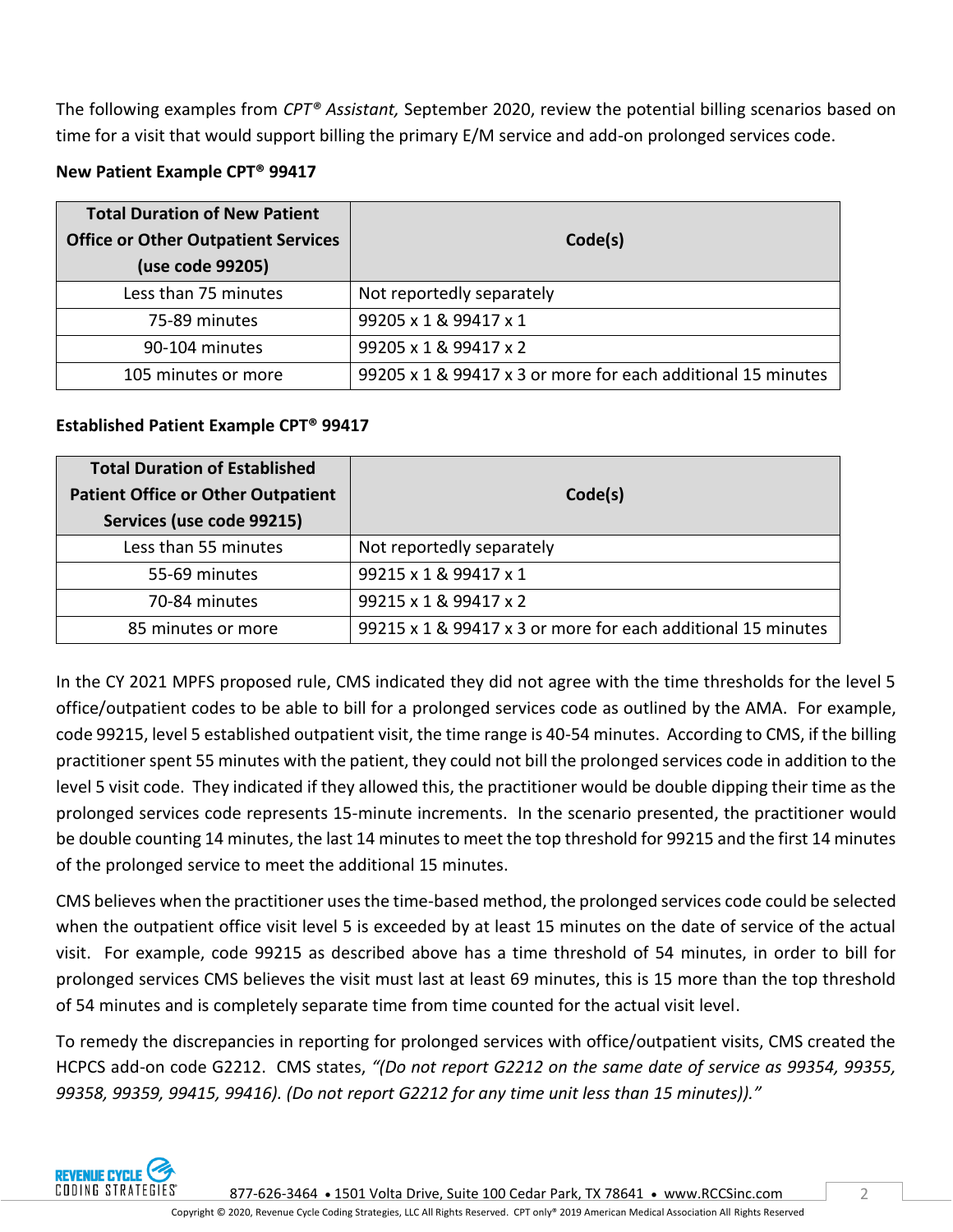| <b>HCPCS</b><br>Code | <b>Definition</b>                                                                                                                                                                                                                                                                                                                                                                                                                                                                     |
|----------------------|---------------------------------------------------------------------------------------------------------------------------------------------------------------------------------------------------------------------------------------------------------------------------------------------------------------------------------------------------------------------------------------------------------------------------------------------------------------------------------------|
| $+G2212$             | Prolonged office or other outpatient evaluation and management<br>service(s) beyond the maximum required time of the primary procedure<br>which has been selected using total time on the date of the primary<br>service; each additional 15 minutes by the physician or qualified<br>healthcare professional, with or without direct patient contact (List<br>separately in addition to CPT codes 99205, 99215 for office or other<br>outpatient evaluation and management services) |

Utilizing tables CMS provided as part of the MPFS proposed rule which listed temporary code 99XXX, now replaced with G2212, the application of this time-based code might look something like this.

| Prolonged Office/Outpatient E/M Visit Reporting - New Patient         |                                          |  |  |  |
|-----------------------------------------------------------------------|------------------------------------------|--|--|--|
| <b>CPT<sup>®</sup>/HCPCS Code(s)</b>                                  | <b>Total Time Required for Reporting</b> |  |  |  |
| 99205                                                                 | 60-74 minutes                            |  |  |  |
| 99205 x 1 and G2212 x 1                                               | 89-103 minutes                           |  |  |  |
| 99205 x 1 and G2212 x 2                                               | 104-118 minutes                          |  |  |  |
| 99205 x 1 and G2212 x 3 or more for each additional 15 minutes        | 119 or more                              |  |  |  |
| Prolonged Office/Outpatient E/M Visit Reporting - Established Patient |                                          |  |  |  |
| <b>CPT<sup>®</sup>/HCPCS Code(s)</b>                                  | <b>Total Time Required for Reporting</b> |  |  |  |
| 99215                                                                 | 40 -54 minutes                           |  |  |  |
| 99215 x 1 and G2212 x 1                                               | 69-83 minutes                            |  |  |  |
| 99215 x 1 and G2212 x 2                                               | 84-98 minutes                            |  |  |  |
| 99215 x 1 and G2212 x 3 or more for each additional 15 minutes        | 99 or more                               |  |  |  |

## **Complex Services**

CMS has also created a new HCPCS code to account for complexity of services provided to new and established patients. CMS indicated they believe the updated definitions for CPT® 99202-99215 reflect the work provided in a "typical" office outpatient visit; however, for some specialties they do not adequately capture the resources associated with patient care. CMS had proposed a HCPCS add-on code, previously represented by temporary code GPC1X and finalized as G2211, is for use by any specialty for the ongoing care needs of the patient and potentially evolving illness.